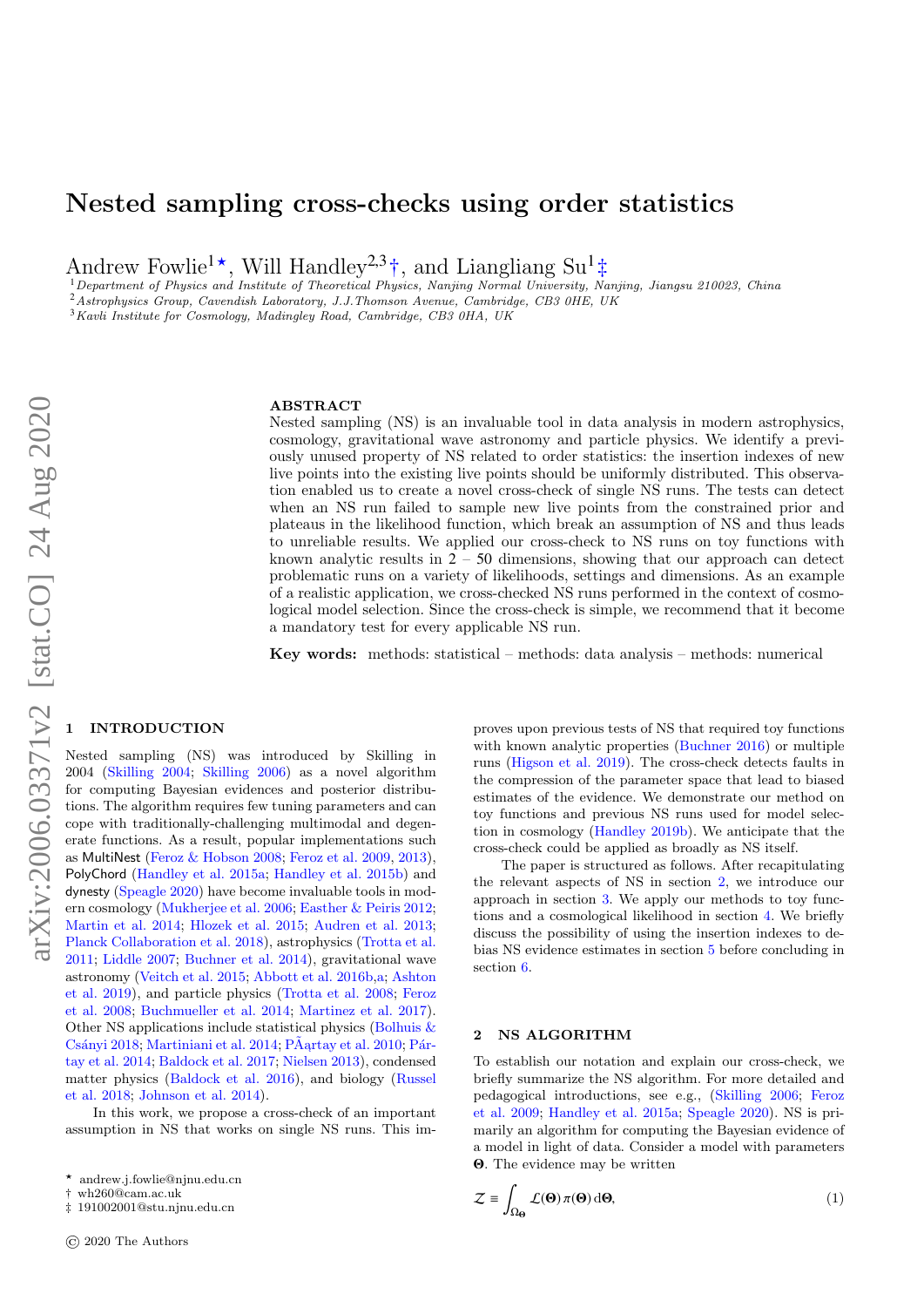where  $\pi(\Theta)$  is a prior density for the parameters and  $\mathcal{L}(\Theta)$ is a likelihood function describing the probability of the observed experimental data. The evidence is a critical ingredient in Bayesian model selection in which models are compared by Bayes factors, since Bayes factors are ratios of evidences for two models,

$$
B_{10} \equiv \frac{\mathcal{Z}_1}{\mathcal{Z}_0}.\tag{2}
$$

The Bayes factor  $B_{10}$  tells us hows much more we should believe in model 1 relative to model 0 in light of experimental data. For an introduction to Bayes factors, see e.g., [\(Kass &](#page-6-37) [Raftery](#page-6-37) [1995\)](#page-6-37).

<span id="page-1-2"></span>NS works by casting eq. [\(1\)](#page-0-1) as a one-dimensional integral via the volume variable,

$$
X(\lambda) = \int_{\mathcal{L}(\Theta) > \lambda} \pi(\Theta) \, \mathrm{d}\Theta. \tag{3}
$$

This is the prior volume enclosed within the iso-likelihood contour defined by  $\lambda$ . The evidence may then be written as

$$
\mathcal{Z} = \int_0^1 \mathcal{L}(X) \, \mathrm{d}X,\tag{4}
$$

where in the overloaded notation  $\mathcal{L}(X)$  is the inverse of  $X(\lambda)$ .

The remaining challenge is computing the onedimensional integral in eq.  $(4)$ . In NS we begin from  $n_{\text{live}}$ live points drawn from the prior. At each iteration of the NS algorithm, we discard the point with the smallest likelihood,  $\mathcal{L}^{\star}$ , and sample a replacement drawn from the constrained prior, that is, drawn from  $\pi(\Theta)$  subject to  $\mathcal{L}(\Theta) > \mathcal{L}^*$ . By the statistical properties of random samples drawn from the constrained prior, we expect that the volume  $X(\mathcal{L}^{\star})$  compresses by *t* at each iteration, where

$$
\langle \log t \rangle = -\frac{1}{n_{\text{live}}}.\tag{5}
$$

This enables us to estimate the volume at the *i*-th iteration by  $X_i \equiv X(\mathcal{L}_i^{\star}) = e^{-i/n_{\text{live}}}$  and write the one-dimensional integral using the trapezium rule,

$$
\mathcal{Z} \approx \sum_{i} \mathcal{L}_{i}^{\star} w_{i}, \qquad w_{i} = \frac{1}{2} \left( X_{i-1} - X_{i+1} \right). \tag{6}
$$

The algorithm terminates once an estimate of the maximum remaining evidence,  $\Delta Z$ , is less than a specified fraction,  $\epsilon$ , of the total evidence found,

<span id="page-1-5"></span>
$$
\frac{\Delta Z}{Z} < \epsilon. \tag{7}
$$

The main numerical problem in an implementation of NS is efficiently sampling from the constrained prior.

#### 2.1 Sampling from the constrained prior

Because rejection sampling from the entire prior would be impractically slow as the volume compresses exponentially, implementations of NS typically employ specialised subalgorithms to sample from the constrained prior. When these subalgorithms fail, the evidences may be unreliable. This was considered the most severe drawback of the NS algorithm in [\(Salomone et al.](#page-6-38) [2018\)](#page-6-38).

One such subalgorithm is ellipsoidal sampling [\(Mukher](#page-6-8)[jee et al.](#page-6-8) [2006;](#page-6-8) [Feroz & Hobson](#page-6-2) [2008\)](#page-6-2), a rejection sampling

algorithm in which the live points are bounded by a set of ellipsoids. Potential live points are sampled from the ellipsoids and accepted only if  $\mathcal{L} > \mathcal{L}^{\star}$ . Ellipsoidal NS is implemented in MultiNest [\(Feroz & Hobson](#page-6-2) [2008;](#page-6-2) [Feroz et al.](#page-6-3) [2009,](#page-6-3) [2013\)](#page-6-4). For this to faithfully sample from the constrained prior, the ellipsoids must completely enclose the iso-likelihood contour defined by  $\mathcal{L}^{\star}.$  To ensure this is the case, the ellipsoids are expanded by a factor  $1$ /efr, with efr = 0.3 recommended for reliable evidences.

Slice sampling [\(Neal](#page-6-39) [2003\)](#page-6-39) is an alternative scheme for sampling from the constrained prior [\(Aitken & Akman](#page-6-40) [2013;](#page-6-40) [Handley et al.](#page-6-5) [2015a\)](#page-6-5). A chord is drawn from a live point across the entire region enclosed by the iso-likelihood contour and a candidate point is drawn uniformly from along the chord. This is repeated  $n_r$  times to reduce correlations between the new point and the original live point. Slice sampling is implemented in PolyChord [\(Handley et al.](#page-6-5) [2015a;](#page-6-5) [Handley et al.](#page-6-6) [2015b\)](#page-6-6). The recommend number of repeats is  $n_r = 2d$  for a *d*-dimensional function.

### <span id="page-1-1"></span>2.2 Plateaus in the likelihood

Plateaus in the likelihood function, i.e., regions in which  $\mathcal{L}(\mathbf{\Theta})$  = const., were discussed in [\(Skilling](#page-6-0) [2004;](#page-6-0) [Skilling](#page-6-1) [2006\)](#page-6-1) and more recently in [\(Schittenhelm & Wacker](#page-6-41) [2020\)](#page-6-41). In [\(Schittenhelm & Wacker](#page-6-41) [2020\)](#page-6-41) it was stressed that they can lead to faulty estimates of the compression. In such cases, the live points are not uniformly distributed in *X* (eq.  $(3)$ ), violating assumptions in eq.  $(5)$ .

#### <span id="page-1-3"></span><span id="page-1-0"></span>3 USING INSERTION INDEXES

By insertion index, we mean the index at which an element must be inserted to maintain order in an sorted list. With a left-sided convention, the insertion index *i* of a sample y in an sorted list *o* is such that

<span id="page-1-4"></span>
$$
o_{i-1} < y \le o_i. \tag{8}
$$

<span id="page-1-6"></span>The key idea in this paper is to use the insertion indexes of new live points relative to existing live points sorted by enclosed prior volume, *X*, to detect problems in sampling from the constrained prior. Since the relationship between volume and likelihood is monotonic, we can sort by volume by sorting by likelihood. If new live points are genuinely sampled from the constrained prior leading to a uniform distribution in *X*, the insertion indexes, *i*, should be discrete uniformly distributed from 0 to  $n_{\text{live}} - 1$ ,

<span id="page-1-7"></span>
$$
i \sim \mathcal{U}(0, n_{\text{live}} - 1). \tag{9}
$$

This result from order statistics is proven in appendix [A.](#page-6-42) During a NS run of  $n_{\text{iter}}$  iterations we thus find  $n_{\text{iter}}$  insertion indexes that should be uniformly distributed. Imagine, however, that during a NS run using ellipsoidal sampling, the ellipsoids encroached on the true iso-likelihood contour. In that case, the insertion indexes near the lowest-likelihood live points could be disfavoured, and the distribution of insertion indexes would deviate from uniformity. Alternatively, imagine that the likelihood function contains a plateau. Any initial live points that lie in the plateau share the same insertion index, leading to many repeated indexes and a strong deviation from a uniform distribution.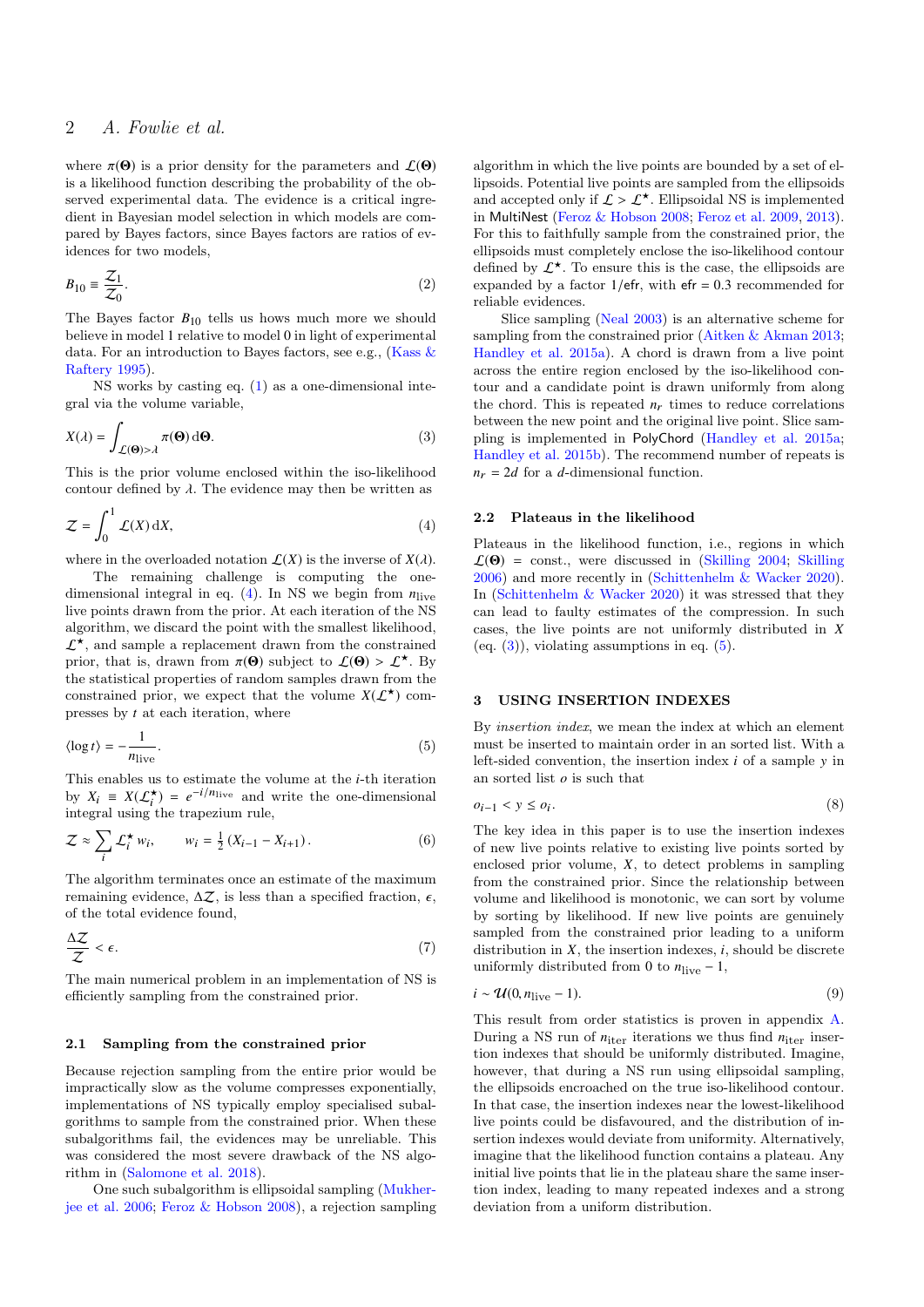| $_{\rm efr}$  | $\boldsymbol{d}$ | Analytic $\log Z$ | Mean $\log Z \pm \Delta \log Z$ | $\sigma_{\log Z}$ | SEM $\log Z$ | Inaccuracy | <b>Bias</b> | Median $p$ -value    | Median rolling $p$ -value |
|---------------|------------------|-------------------|---------------------------------|-------------------|--------------|------------|-------------|----------------------|---------------------------|
| Gaussian      |                  |                   |                                 |                   |              |            |             |                      |                           |
| 0.10          | $\overline{2}$   | $\mathbf{0}$      | $-0.00 \pm 0.10$                | 0.10              | 0.01         | $-0.04$    | $-0.47$     | 0.50                 | 0.49                      |
| 0.10          | $10\,$           | $\boldsymbol{0}$  | $0.01\pm0.23$                   | 0.21              | 0.02         | 0.04       | 0.48        | 0.59                 | $0.60\,$                  |
| 0.10          | 30               | $\boldsymbol{0}$  | $0.38 \pm 0.41$                 | 0.36              | 0.04         | 0.93       | 10.56       | 0.52                 | $2.7 \cdot 10^{-4}$       |
| 0.10          | $50\,$           | $\boldsymbol{0}$  | $2.08 \pm 0.52$                 | 0.50              | 0.05         | 3.98       | 41.25       | 0.38                 | $4.5 \cdot 10^{-24}$      |
| -1            | 2                | $\boldsymbol{0}$  | $-0.00 \pm 0.10$                | 0.10              | $0.01\,$     | $-0.04$    | $-0.46$     | 0.52                 | 0.49                      |
| $\mathbf{1}$  | $10\,$           | $\boldsymbol{0}$  | $0.57 \pm 0.23$                 | 0.22              | 0.02         | 2.43       | 26.07       | 0.21                 | $1.2 \cdot 10^{-4}$       |
| $\mathbf{1}$  | $30\,$           | $\boldsymbol{0}$  | $2.35 \pm 0.40$                 | 0.37              | 0.04         | 5.83       | 63.82       | 0.23                 | $2.2 \cdot 10^{-23}$      |
| $\mathbf{1}$  | $50\,$           | $\boldsymbol{0}$  | $4.06 \pm 0.52$                 | 0.44              | 0.04         | 7.81       | 92.99       | 0.30                 | $1.3 \cdot 10^{-34}$      |
| 10            | $\overline{c}$   | $\boldsymbol{0}$  | $-64.75 \pm 0.11$               | 93.15             | 9.31         | $-532.44$  | $-6.95$     | $7.7 \cdot 10^{-3}$  | $0.06\,$                  |
| 10            | 10               | $\mathbf{0}$      | $2.81 \pm 0.23$                 | 0.19              | 0.02         | 12.30      | 150.55      | $2.1 \cdot 10^{-6}$  | $1.7 \cdot 10^{-19}$      |
| 10            | $30\,$           | $\boldsymbol{0}$  | $4.30 \pm 0.40$                 | 0.25              | 0.02         | 10.75      | 174.47      | 0.02                 | $3.1 \cdot 10^{-68}$      |
| 10            | 50               | $\boldsymbol{0}$  | $6.04 \pm 0.52$                 | 0.31              | 0.03         | 11.66      | 197.79      | 0.08                 | $1.1 \cdot 10^{-93}$      |
| Rosenbrock    |                  |                   |                                 |                   |              |            |             |                      |                           |
| 0.10          | $\overline{2}$   | $-5.80$           | $-5.79 \pm 0.07$                | 0.07              | 0.01         | 0.22       | 2.32        | 0.50                 | 0.54                      |
| $\mathbf{1}$  | $\mathbf{2}$     | $-5.80$           | $-5.72 \pm 0.07$                | 0.05              | 0.01         | 1.18       | 15.31       | 0.08                 | 0.32                      |
| 10            | $\overline{c}$   | $-5.80$           | $-5.77 \pm 0.07$                | 0.34              | 0.03         | 0.65       | 1.09        | $9.6 \cdot 10^{-3}$  | 0.07                      |
| <b>Shells</b> |                  |                   |                                 |                   |              |            |             |                      |                           |
| 0.10          | $\overline{2}$   | $-1.75$           | $-1.75 \pm 0.05$                | 0.05              | 0.01         | $-0.06$    | $-0.64$     | 0.55                 | 0.55                      |
| 0.10          | $10\,$           | $-14.59$          | $-14.59 \pm 0.12$               | 0.13              | 0.01         | $0.02\,$   | 0.16        | 0.57                 | 0.56                      |
| 0.10          | 30               | $-60.13$          | $-59.61 \pm 0.24$               | 0.21              | 0.02         | 2.11       | 24.29       | 0.37                 | $7.3 \cdot 10^{-6}$       |
| 0.10          | $50\,$           | $-112.42$         | $-110.15 \pm 0.33$              | 0.20              | 0.02         | 6.87       | 115.58      | 0.07                 | $3.7 \cdot 10^{-23}$      |
| 1             | $\overline{2}$   | $-1.75$           | $-1.71 \pm 0.05$                | 0.05              | $0.00\,$     | 0.79       | 8.52        | $4.7 \cdot 10^{-3}$  | $0.10\,$                  |
| 1             | $10\,$           | $-14.59$          | $-13.92 \pm 0.12$               | 0.10              | 0.01         | 5.57       | 65.88       | 0.02                 | $1.1 \cdot 10^{-5}$       |
| $\mathbf{1}$  | $30\,$           | $-60.13$          | $-57.57 \pm 0.24$               | 0.17              | $0.02\,$     | 10.67      | 151.79      | $7.7 \cdot 10^{-3}$  | $1.4 \cdot 10^{-20}$      |
| 1             | $50\,$           | $-112.42$         | $-107.97 \pm 0.33$              | 0.18              | $0.02\,$     | 13.63      | 218.07      | $3.5 \cdot 10^{-3}$  | $3.6 \cdot 10^{-37}$      |
| 10            | $\overline{2}$   | $-1.75$           | $-1.73 \pm 0.05$                | 0.12              | 0.01         | 0.39       | 1.45        | 0.07                 | $0.18\,$                  |
| 10            | 10               | $-14.59$          | $-11.73 \pm 0.11$               | 0.09              | 0.01         | 25.56      | 321.53      | $6.8 \cdot 10^{-18}$ | $1.7 \cdot 10^{-19}$      |
| 10            | $30\,$           | $-60.13$          | $-55.41 \pm 0.24$               | 0.13              | 0.01         | 20.03      | 367.16      | $3.0 \cdot 10^{-6}$  | $9.3 \cdot 10^{-66}$      |
| 10            | 50               | $-112.42$         | $-105.82 \pm 0.32$              | 0.13              | 0.01         | 20.42      | 480.50      | $9.3 \cdot 10^{-6}$  | $2.2 \cdot 10^{-92}$      |
| Mixture       |                  |                   |                                 |                   |              |            |             |                      |                           |
| 0.10          | $\overline{2}$   | $-8.19$           | $-8.18 \pm 0.06$                | 0.06              | 0.01         | 0.08       | 0.68        | 0.47                 | 0.58                      |
| 0.10          | 10               | $-40.94$          | $-40.56 \pm 0.16$               | 0.10              | 0.01         | 2.46       | 38.50       | 0.18                 | 0.46                      |
| 0.10          | $20\,$           | $-81.89$          | $-79.04 \pm 0.22$               | 0.14              | 0.01         | 13.05      | 210.43      | $2.7 \cdot 10^{-6}$  | $1.5 \cdot 10^{-3}$       |
| -1            | $\overline{2}$   | $-8.19$           | $-8.16 \pm 0.06$                | 0.06              | 0.01         | 0.55       | 5.65        | 0.34                 | 0.58                      |
| $\mathbf{1}$  | $10\,$           | $-40.94$          | $-38.66 \pm 0.15$               | 0.08              | 0.01         | 15.30      | 304.65      | $1.0 \cdot 10^{-9}$  | $1.7 \cdot 10^{-4}$       |
| $\mathbf{1}$  | $20\,$           | $-81.89$          | $-76.83 \pm 0.21$               | 0.13              | 0.01         | 23.69      | 388.70      | $1.4 \cdot 10^{-11}$ | $5.6 \cdot 10^{-7}$       |
| 10            | $\overline{2}$   | $-8.19$           | $-8.19 \pm 0.06$                | 0.19              | 0.02         | $0.08\,$   | 0.15        | 0.08                 | 0.18                      |
| 10            | $10\,$           | $-40.94$          | $-36.74 \pm 0.14$               | 0.07              | 0.01         | 29.36      | 598.27      | $6.1 \cdot 10^{-24}$ | $1.1 \cdot 10^{-8}$       |
| $10\,$        | $20\,$           | $-81.89$          | $-74.70 \pm 0.21$               | 0.12              | 0.01         | 34.51      | 602.35      | $4.9 \cdot 10^{-17}$ | $7.1 \cdot 10^{-13}$      |
|               |                  |                   |                                 |                   |              |            |             |                      |                           |

Nested sampling cross-checks using order statistics 3

<span id="page-2-0"></span>Table 1. Summary of results of our insertion index cross-check for MultiNest. The numerical results are the average from 100 runs. Biases and inaccuracies greater than <sup>3</sup> and <sup>p</sup>-values less than <sup>0</sup>.<sup>01</sup> are highlighted by red.

Thus, we can perform a statistical test on the insertion indexes to detect deviations from a uniform distribution. The choice of test isn't important to our general idea of using information in the insertion indexes, though in our examples we use a Kolmogorov-Smirnov (KS) test [\(Smirnov](#page-6-43) [1948;](#page-6-43) [Kolmogorov](#page-6-44) [1933\)](#page-6-44), which we found to be powerful, to compute a p-value from all the iterations. We describe the KS test in appendix [B.](#page-7-4)

Excepting plateaus, deviations from uniformity are caused by a change in the distribution of new live points with respect to the existing live points. Since there is no technical challenge in sampling the initial live points from the prior, failures should typically occur during a run and thus be accompanied by a change in the distribution. In runs with many iterations in which a change occurs only once, the power of the test may be diluted by the many iterations before and after the distribution changes, as the insertion indexes before and after the change should be uniformly distributed. To mitigate this, we also perform multiple tests on chunks of iterations, find the smallest resulting  $p$ -value

and apply a correction for multiple testing. We later refer to this as the rolling p-value. Since the volume compresses by  $e$  in  $n_{\text{live}}$  iterations, we pick  $n_{\text{live}}$  as a reasonable size for a chunk of iterations. We treat each chunk as independent. The procedure for computing the rolling  $p$ -value is detailed in algorithm [1.](#page-3-1) For clarity, let us stress that we later present p-values from all the iterations and rolling p-values. Functionality to perform these tests on MultiNest and PolyChord output is now included in anesthetic-1.3.6 [\(Handley](#page-6-45) [2019c\)](#page-6-45).

We furthermore neglect correlations between the insertion indexes. Finally, we stress that the magnitude of the deviation from uniform, as well as the p-value, should be noted. A small *p*-value alone isn't necessarily cause for concern, if the departure from uniformity is negligible.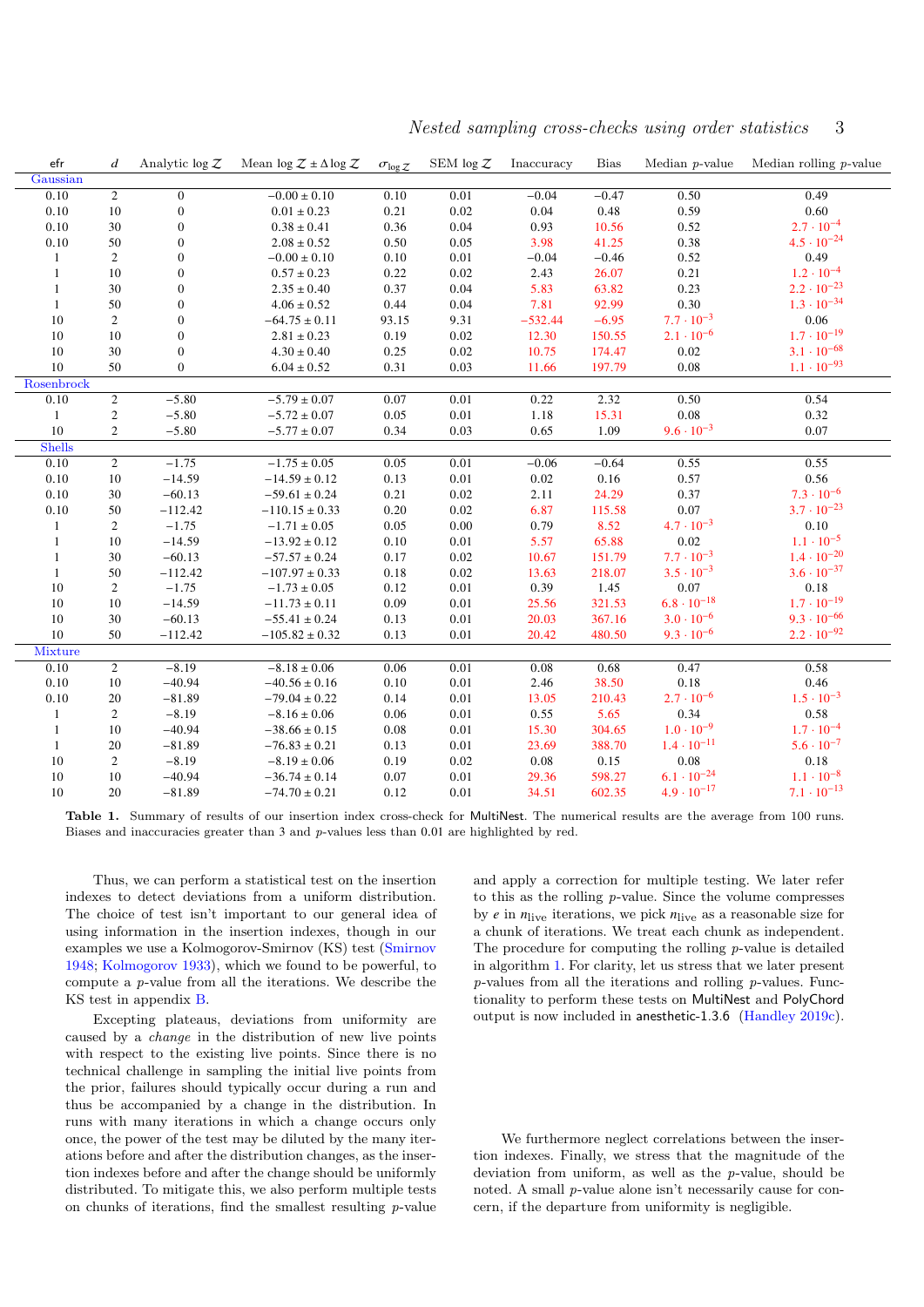# 4 A. Fowlie et al.

| $d/n_r$        | d              | Analytic $\log Z$ | Mean $\log Z \pm \Delta \log Z$ | $\sigma_{\log Z}$ | SEM $log Z$ | Inaccuracy | <b>Bias</b> | Median $p$ -value    | Median rolling $p$ -value |
|----------------|----------------|-------------------|---------------------------------|-------------------|-------------|------------|-------------|----------------------|---------------------------|
| Gaussian       |                |                   |                                 |                   |             |            |             |                      |                           |
| 0.50           | $\overline{c}$ | $\mathbf{0}$      | $0.01 \pm 0.11$                 | 0.11              | 0.01        | 0.11       | 1.03        | 0.54                 | 0.60                      |
| 0.50           | $10\,$         | $\boldsymbol{0}$  | $-0.00 \pm 0.23$                | 0.23              | 0.02        | $-0.01$    | $-0.10$     | 0.48                 | 0.52                      |
| 0.50           | 30             | $\boldsymbol{0}$  | $-0.06 \pm 0.41$                | 0.37              | 0.04        | $-0.15$    | $-1.61$     | 0.54                 | 0.57                      |
| 0.50           | 50             | $\boldsymbol{0}$  | $-0.05 \pm 0.52$                | 0.59              | 0.06        | $-0.10$    | $-0.85$     | 0.58                 | 0.51                      |
| $\mathbf{1}$   | $\overline{c}$ | $\boldsymbol{0}$  | $-0.02 \pm 0.11$                | 0.10              | $0.01\,$    | $-0.19$    | $-1.96$     | 0.42                 | 0.48                      |
| $\mathbf{1}$   | $10\,$         | $\boldsymbol{0}$  | $-0.04 \pm 0.23$                | 0.18              | $0.02\,$    | $-0.17$    | $-2.20$     | 0.55                 | 0.59                      |
| $\mathbf{1}$   | 30             | $\boldsymbol{0}$  | $-0.83 \pm 0.41$                | 0.40              | 0.04        | $-2.06$    | $-20.73$    | 0.61                 | 0.46                      |
| $\mathbf{1}$   | 50             | $\boldsymbol{0}$  | $-2.48\pm0.52$                  | 0.46              | 0.05        | $-4.73$    | $-54.22$    | 0.49                 | 0.59                      |
| $\overline{c}$ | $\overline{c}$ | $\boldsymbol{0}$  | $-0.01\pm0.11$                  | 0.15              | $0.02\,$    | $-0.12$    | $-0.89$     | 0.47                 | 0.53                      |
| 10             | $10\,$         | $\boldsymbol{0}$  | $2.20\pm0.23$                   | 0.73              | $0.07\,$    | 9.50       | 30.29       | 0.13                 | 0.22                      |
| 30             | 30             | $\boldsymbol{0}$  | $48.37 \pm 0.64$                | 6.85              | 0.69        | 112.25     | 70.58       | $8.2 \cdot 10^{-10}$ | 0.02                      |
| 50             | 50             | $\boldsymbol{0}$  | $69.74 \pm 3.05$                | 6.55              | 0.65        | 23.31      | 106.51      | $8.0 \cdot 10^{-86}$ | $1.4 \cdot 10^{-6}$       |
| Rosenbrock     |                |                   |                                 |                   |             |            |             |                      |                           |
| 0.50           | $\overline{c}$ | $-5.80$           | $-5.79\pm0.07$                  | 0.08              | 0.01        | 0.20       | 1.71        | 0.42                 | 0.46                      |
| 1              | $\overline{c}$ | $-5.80$           | $-5.81\pm0.07$                  | 0.08              | 0.01        | $-0.05$    | $-0.55$     | 0.44                 | 0.52                      |
| $\overline{c}$ | $\overline{2}$ | $-5.80$           | $-5.83 \pm 0.07$                | 0.09              | $0.01\,$    | $-0.36$    | $-2.82$     | 0.56                 | 0.49                      |
| <b>Shells</b>  |                |                   |                                 |                   |             |            |             |                      |                           |
| 0.50           | $\overline{2}$ | $-1.75$           | $-1.74 \pm 0.05$                | 0.05              | 0.00        | 0.16       | 1.54        | 0.13                 | 0.13                      |
| 0.50           | 10             | $-14.59$          | $-14.59 \pm 0.12$               | 0.12              | 0.01        | 0.02       | 0.12        | 0.50                 | 0.48                      |
| 0.50           | $30\,$         | $-60.13$          | $-60.12 \pm 0.25$               | 0.24              | $0.02\,$    | 0.03       | 0.29        | 0.56                 | 0.55                      |
| 0.50           | 50             | $-112.42$         | $-112.33 \pm 0.34$              | 0.33              | 0.03        | 0.27       | 2.65        | 0.40                 | 0.58                      |
| 1              | $\overline{c}$ | $-1.75$           | $-1.75 \pm 0.05$                | 0.04              | $0.00\,$    | $-0.02$    | $-0.30$     | 0.01                 | $0.01\,$                  |
| $\mathbf{1}$   | 10             | $-14.59$          | $-14.59 \pm 0.12$               | 0.12              | 0.01        | 0.02       | 0.19        | 0.49                 | 0.61                      |
| $\mathbf{1}$   | 30             | $-60.13$          | $-60.46 \pm 0.25$               | 0.23              | $0.02\,$    | $-1.36$    | $-14.57$    | 0.48                 | 0.53                      |
| $\mathbf{1}$   | 50             | $-112.42$         | $-113.52 \pm 0.34$              | 0.32              | 0.03        | $-3.26$    | $-34.47$    | 0.50                 | 0.51                      |
| $\sqrt{2}$     | $\overline{c}$ | $-1.75$           | $-1.74 \pm 0.05$                | 0.06              | $0.01\,$    | $0.06\,$   | 0.43        | $6.1 \cdot 10^{-6}$  | $2.1 \cdot 10^{-5}$       |
| 10             | 10             | $-14.59$          | $-14.05 \pm 0.12$               | 0.36              | 0.04        | 4.42       | 15.01       | 0.09                 | 0.09                      |
| 30             | 30             | $-60.13$          | $-38.78 \pm 0.21$               | 1.34              | 0.13        | 103.26     | 159.47      | $3.5 \cdot 10^{-5}$  | $5.2 \cdot 10^{-3}$       |
| 50             | 50             | $-112.42$         | $-64.20 \pm 0.63$               | 5.17              | 0.52        | 103.63     | 93.31       | $5.2 \cdot 10^{-12}$ | $3.8 \cdot 10^{-7}$       |
| Mixture        |                |                   |                                 |                   |             |            |             |                      |                           |
| 0.50           | $\overline{2}$ | $-8.19$           | $-8.17 \pm 0.06$                | 0.06              | 0.01        | 0.35       | 3.33        | 0.45                 | 0.56                      |
| 0.50           | 10             | $-40.94$          | $-40.87 \pm 0.16$               | 0.15              | 0.02        | 0.49       | 5.12        | 0.43                 | 0.52                      |
| 0.50           | 20             | $-81.89$          | $-81.75 \pm 0.23$               | 0.24              | $0.02\,$    | 0.61       | 5.70        | 0.51                 | 0.51                      |
| $\mathbf{1}$   | $\overline{2}$ | $-8.19$           | $-8.16\pm0.06$                  | 0.06              | $0.01\,$    | 0.39       | 3.78        | 0.44                 | 0.49                      |
| $\mathbf{1}$   | $10\,$         | $-40.94$          | $-40.85 \pm 0.16$               | 0.16              | 0.02        | 0.59       | 5.71        | 0.48                 | 0.45                      |
| $\mathbf{1}$   | $20\,$         | $-81.89$          | $-81.72 \pm 0.22$               | 0.27              | 0.03        | 0.73       | 6.18        | 0.52                 | 0.59                      |
| $\overline{c}$ | $\overline{2}$ | $-8.19$           | $-8.18 \pm 0.06$                | 0.09              | 0.01        | 0.09       | 0.58        | 0.52                 | 0.49                      |
| $10\,$         | $10\,$         | $-40.94$          | $-40.90 \pm 0.18$               | 1.31              | 0.13        | 0.77       | 0.31        | $7.2 \cdot 10^{-3}$  | 0.27                      |
| $20\,$         | 20             | $-81.89$          | $-88.28 \pm 0.64$               | 5.80              | 0.58        | $-11.25$   | $-11.03$    | $4.5 \cdot 10^{-15}$ | $0.01\,$                  |
|                |                |                   |                                 |                   |             |            |             |                      |                           |

<span id="page-3-2"></span>Table 2. Summary of results of our insertion index cross-check for PolyChord. See table [1](#page-2-0) for further details. In this table we show  $d/n_r$ which may be thought of as a "PolyChord efficiency" analogue of the MultiNest efficiency efr.

Algorithm 1: The rolling  $p$ -value. Input: Set of  $n_{\text{iter}}$  insertion indexes Split the insertion indexes into consecutive chunks of size  $n_{\text{live}}$ . The size of the final chunk may be less than  $n_{\text{live}}$ ; foreach chunk of insertion indexes do Apply KS test to obtain a p-value; end Let  $p$  equal the minimum of such  $p$ -values; Let *n* equal the number of chunks; return Rolling p-value — minimum p-value adjusted for multiple tests,  $1 - (1 - p)^n$ ;

# <span id="page-3-1"></span><span id="page-3-0"></span>4 EXAMPLES

# 4.1 Toy functions

We now present detailed numerical examples of our crosscheck using NS runs on toy functions using MultiNest-3.12 [\(Feroz & Hobson](#page-6-2) [2008;](#page-6-2) [Feroz et al.](#page-6-3) [2009,](#page-6-3) [2013\)](#page-6-4) and Poly-

Chord-1.17.1 [\(Handley et al.](#page-6-5) [2015a;](#page-6-5) [Handley et al.](#page-6-6) [2015b\)](#page-6-6). We chose toy functions with known analytic evidences or precisely known numerical estimates of the evidence to demonstrate that biased results from NS are detectable with our approach. The toy functions are described in appendix [C.](#page-7-5)

We performed 100 MultiNest and PolyChord runs on each toy function to study the statistical properties of their outputs. We used  $n_{\mathrm{live}}=1000$  and  $\epsilon=0.01$  throughout. To generate biased NS runs, we used inappropriate settings, e.g., efr  $> 1$  in MultiNest or few repeats  $n_r < d$  in slice sampling in PolyChord, and difficult toy functions with  $d \geq 30$ . We post-processed the results using anesthetic [\(Handley](#page-6-46) [2019d\)](#page-6-46).

We summarise our results by the average  $\log Z$  and error estimate  $\Delta \log \mathcal{Z}$ , and by the median p-value from all the insertion indexes and the median running  $p$ -value. We furthermore report the standard error on the mean, SEM  $\log \mathcal{Z}$ , and the standard deviation,  $\sigma_{\log \mathcal{Z}}$ . We use the error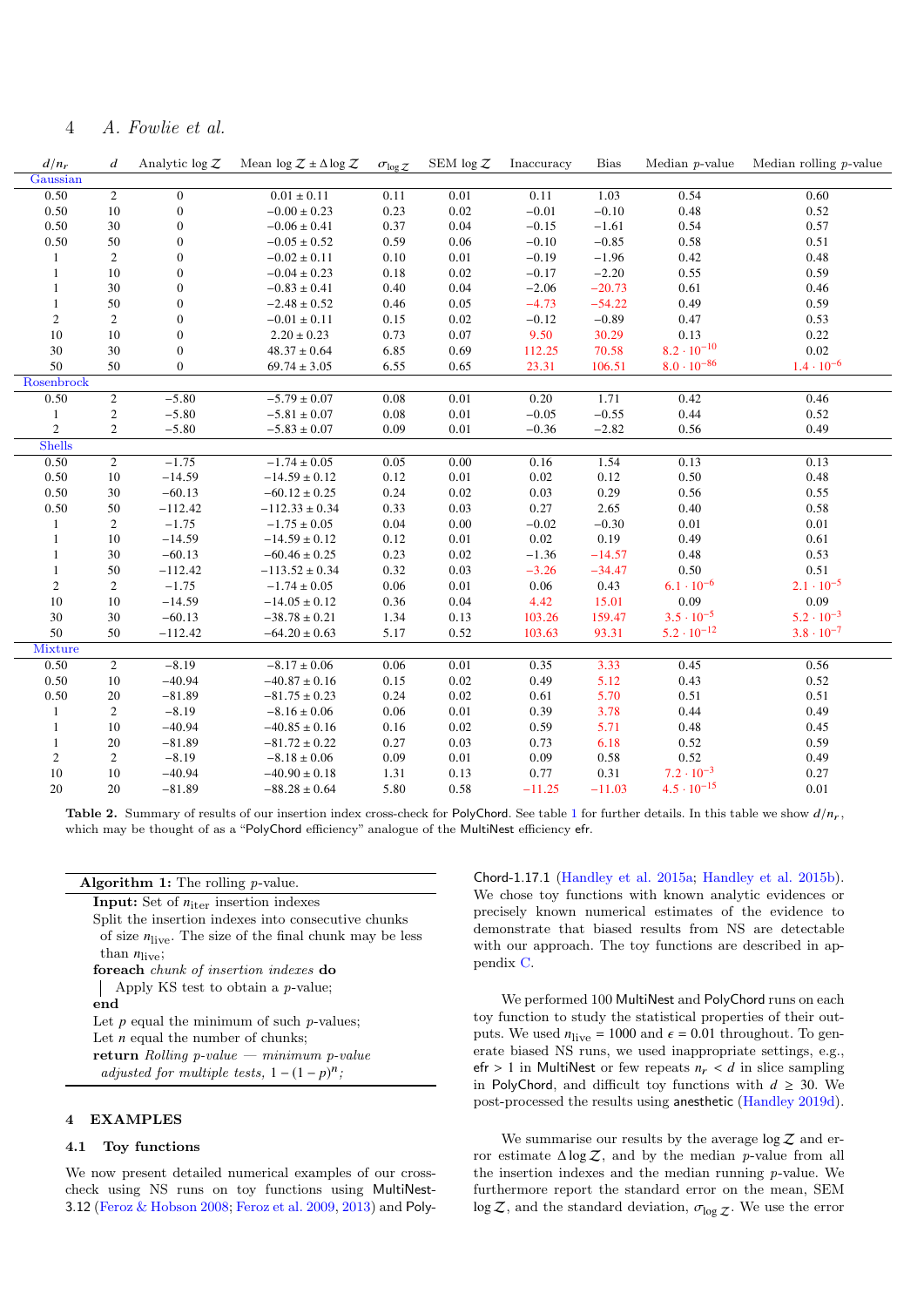estimates to compute the average inaccuracy and bias,

$$
\text{inaccuracy} = \frac{\log \mathcal{Z} - \text{analytic}}{\Delta \log \mathcal{Z}},\tag{10}
$$
\n
$$
\log \mathcal{Z} - \text{analytic}
$$
\n
$$
(11)
$$

$$
bias = \frac{\log \mathcal{L} - \text{analytic}}{\text{SEM} \log \mathcal{L}}.\tag{11}
$$

The inaccuracy shows whether the uncertainty reported by a code from single runs was reasonable.

We present our numerical results using MultiNest and PolyChord in tables [1](#page-2-0) and [2,](#page-3-2) respectively. First, for the Gaussian function, the MultiNest estimates of  $\log Z$  were significantly biased for  $d = 30$  and 50 for all efr settings, and for  $d = 2$  and 10 for  $eff = 10$ . Our cross-check was successful, as the p-values corresponding to the biased results were tiny.

For the Rosenbrock function, our cross-check detected a problem with MultiNest runs with  $d = 2$  and  $\epsilon$ fr = 10, even though the MultiNest evidence estimate was not biased. It did not detect a problem with  $\epsilon$ fr = 1, even though the log  $Z$ estimate was biased. This was, however, the only problem for which this occurred for MultiNest.

For the shells function, the MultiNest estimates of  $\log Z$ were biased for many combinations of *d* and efr. The biased results were all identified by our cross-check with tiny *p*-values. Indeed, when  $d = 50$ , even with  $\epsilon$ fr = 0.1, we saw a bias of about 115 and a median rolling p-value of about  $10^{-23}$ .

Lastly, the  $d = 20$  mixture functions are particularly important, as MultiNest was known to produce biased results even with  $\text{eff} = 0.1$ . Using all the insertion indexes, we find p-value  $\approx 10^{-6}$  for this function, i.e., our cross-check successfully detects these failures.

In the analogous results for PolyChord in table [2](#page-3-2) we see fewer significantly biased estimates throughout, and only three biased results when using the recommended  $n_r = 2d$ setting, which all occurred in the mixture function. We note, though, that the error estimates from PolyChord were reasonable even in these cases. The most extremely biased results were detected by our cross-check in the Gaussian, shells and mixture functions.

Our cross-check detected faults in the  $d = 2$  shells function for  $n_r = 1$ , despite no evidence of bias in PolyChord results. Perhaps this should not be surprising, as [\(Salomone](#page-6-38) [et al.](#page-6-38) [2018;](#page-6-38) [Speagle](#page-6-7) [2020\)](#page-6-7) suggest that independent samples from the constrained prior are not strictly necessary for correct evidence estimates. The p-values, however, increased monotonically as  $n_r$  was increased, as expected. Lastly, we note that in many more cases than for MultiNest biases were not detected by our cross-check; this may be because the biases are smaller than they were for MultiNest.

In summary, for both MultiNest and PolyChord, we find that our cross-check can detect problematic NS runs in a variety of functions, settings and dimensions, although there is room for refinement. The problem detected by our crosscheck usually leads to a faulty estimate of the evidence, though in a few cases the evidence estimate remains reasonable despite the apparent failure to sample correctly from the constrained prior.

## 4.2 Cosmological model selection

In [\(Handley](#page-6-36) [2019b\)](#page-6-36), Handley considered the Bayesian evidence for a spatially closed Universe. Bayesian evidences



<span id="page-4-0"></span>Figure 1. Histogram of *p*-values from tests uniformity of insertion indexes from perfect NS (blue), samples from a discrete uniform distribution (orange) and samples from a continuous uniform distribution (green).

from combinations of four datasets were computed using PolyChord for a spatially flat Universe and a curved Universe. The resulting Bayes factors showed that a closed Universe was favoured by odds of about 50/1 for a particular set of data. There were 22 NS computations in total. The Poly-Chord results are publicly archived at [\(Handley](#page-6-47) [2019a\)](#page-6-47). We ran our cross-check on each of the 22 NS runs in the archived data, finding p-values in the range 4% to 98%. The results do not suggest problems with the NS runs. The p-value of 4% is not particularly alarming, especially considering that we conducted 22 tests. The full results are shown in table [3.](#page-5-2)

#### 4.3 Plateaus

Let us consider the one-dimensional function in example 2 from [\(Schittenhelm & Wacker](#page-6-41) [2020\)](#page-6-41). The likelihood function is defined piece-wise to be a Gaussian at the center and zero in the tails;

$$
\mathcal{L}(x) \propto \begin{cases} e^{-\frac{(x-\mu)^2}{2\sigma^2}} & \left(\frac{x-\mu}{\sigma}\right)^2 \le 1\\ 0 & \text{elsewhere.} \end{cases} \tag{12}
$$

for  $\mu = \frac{1}{2}$  and  $\sigma = 1$ . The prior is uniform from -3 to 3. We confirm that the NS algorithm produces biased estimates of confirm that the NS algorithm produces biased estimates of the evidence in this function. However, since the likelihood is zero in 5/6 of the prior, approximately 5/6 of the initial live points have a likelihood of zero and share the same insertion index from eq. [\(8\)](#page-1-4). This results in a tiny p-value  $\approx 0$  in our test.

#### 4.4 Perfect NS

Lastly, we simulated perfect NS runs that correctly sample from the constrained prior. We simulated them by directly sampling compression factors from uniform distributions and never computing any likelihoods. Of course, with no likelihood we cannot compute an evidence, but we can simulate insertion indexes. We performed 10,000 runs of perfect NS with 10,000 iterations and computed the p-value via our KS test.

We furthermore computed 100,000 *p*-values from a KS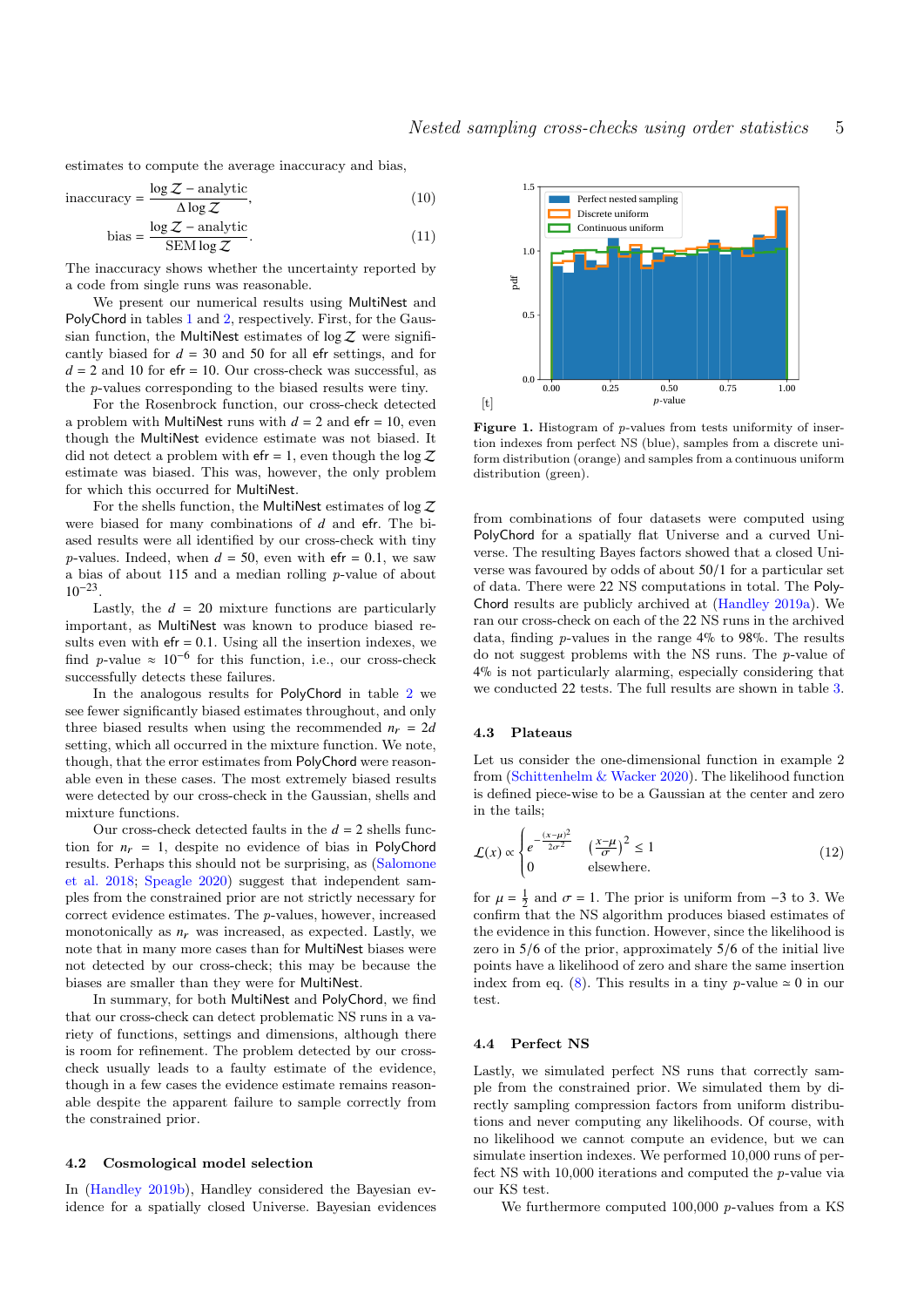|                            |            | Flat               | Curved          |                    |  |
|----------------------------|------------|--------------------|-----------------|--------------------|--|
| Data                       | $p$ -value | Rolling $p$ -value | <i>p</i> -value | Rolling $p$ -value |  |
| <b>BAO</b>                 | 0.89       | 0.82               | 0.07            | 0.05               |  |
| $lensing+BAO$              | 0.72       | 0.54               | 0.19            | 0.43               |  |
| lensing                    | 0.26       | 0.14               | 0.04            | 0.64               |  |
| lensing+ $SH0ES$           | 0.08       | 0.08               | 0.78            | 0.04               |  |
| $Planck+BAO$               | 0.39       | 0.56               | 0.14            | 0.43               |  |
| $Planck + lensing + BAO$   | 0.68       | 0.69               | 0.70            | 0.27               |  |
| $Planck + lensing$         | 0.94       | 0.49               | 0.89            | 0.72               |  |
| $Planck + lensing + SH0ES$ | 0.92       | 0.92               | 0.33            | 0.82               |  |
| Planck                     | 0.81       | 0.69               | 0.84            | 0.88               |  |
| $Planck + SH0ES$           | 0.20       | 0.48               | 0.92            | 0.97               |  |
| SH <sub>0</sub> ES         | 0.59       | 0.59               | 0.98            | 0.98               |  |

Table 3. Insertion index cross-check applied to NS results from cosmological model selection in [\(Handley](#page-6-36) [2019b\)](#page-6-36). We show p-values and rolling p-values for the NS evidence calculations for flat and curved Universe models with 11 datasets. See [\(Handley](#page-6-36) [2019b\)](#page-6-36) for further description of the datasets and models.

test on 10,000 samples drawn from a continuous uniform distribution and on 10,000 samples drawn from a discrete uniform distribution with 1000 bins. We histogram all  $p$ -values in fig. [1.](#page-4-0) Of course, the KS p-values should be uniformly distributed in the continuous case and it appears that it is (green). The impact of discretization on the KS test is visible (orange) but small with 1000 live points. The further impact of correlations amongst the samples in perfect NS (blue) isn't obvious. A two-sample Kolmogorov-Smirnoff test similar to the one-sample test in appendix [B](#page-7-4) uncovered a slight difference between p-values from perfect NS and from a discrete uniform ( $p$ -value = 0.03). This suggests that although the correlations and discretization impact the KS test, the effect is small.

# <span id="page-5-0"></span>5 FUTURE USE OF INSERTION INDEXES

For the purposes of evidence estimation, a nested sampling run is fully encoded by recording the birth contour and death contour of each point [\(Higson et al.](#page-6-48) [2018\)](#page-6-48). For the purposes of estimating volume in a statistical way, we generally discard the likelihood information, focussing on the ordering of the contours. This makes sense, as barring the stopping criterion in eq. [\(7\)](#page-1-5), the underlying nested sampling algorithm is athermal and insensitive to monotonic transformations of the likelihood.

Traditional nested sampling uses the fact that

$$
P(X_j|X_{j-1}, n_{\text{live}}) = \frac{n_j}{X_{j-1}} \left(\frac{X_j}{X_{j-1}}\right)^{n_j - 1} [0 < X_j < X_{j-1}].\tag{13}
$$

In the above, one has essentially marginalised out dependency on everything other than  $X_{j-1}$ , and compressed the birth-death contour information into a vector encoding the number of live points at each iteration  $n_i$ . One can then use this recursively (alongside the fact that  $X_0 = 1$ ) to perform inference on  $P(X)$  and therefore the evidence via eqs. [\(5\)](#page-1-3) and [\(6\)](#page-1-6).

The critical question therefore is whether this "Skilling compression" from birth-death contours to numbers of live points is lossless or lossy for the purposes of volume estimation (note that it is generically lossy, as it's impossible to go in the reverse direction). The results presented in this paper are suggestive that it is losing some useful information, as insertion indexes do provide further information in

<span id="page-5-2"></span>the context of a cross check (and are in fact a lossless compression of the birth and death contours). One possibility is that the Skilling compression is lossless in the context of perfect nested sampling, but if a run is biased then you may be able to use insertion indexes to partially correct a biased run. This is the subject of ongoing work by the authors.

#### <span id="page-5-1"></span>6 CONCLUSIONS

We identified a previously unknown property of the NS algorithm: the insertion indexes of new live points into the existing live points should be uniformly distributed. This observation enabled us to invent a cross-check of single NS runs. The cross-check can detect when an NS run fails to sample new live points from the constrained prior, which is the most challenging aspect of an efficient implementation of NS, and functions with plateaus in the likelihood function recently identified in [\(Schittenhelm & Wacker](#page-6-41) [2020\)](#page-6-41), both of which can lead to unreliable estimates of the evidence and posterior,

We applied our cross-check to NS runs on several toy functions with known analytic results in  $2 - 50$  dimensions with MultiNest and PolyChord, which sample from the constrained prior using ellipsoidal rejection sampling and slice sampling, respectively. Our numerical results are some of the most detailed checks of MultiNest and PolyChord. We found that our cross-check could detect problematic runs for both codes. Since the idea is relatively simple, we suggest that a cross-check of this kind should become a mandatory test of any NS run. The exact form of the cross-check, however, could be refined. We chose a KS test using all the iterations or the most significant *n*live iterations; both choices could be improved. As an example of a realistic application, we furthermore applied our cross-check to results from 22 NS runs performed in the context of cosmological model selection.

Lastly, we speculated that the information contained in the insertion indexes could be used to debias single NS runs or lead to an improved formula for the evidence summation. We outlined a few difficulties and hope our observations lead to further developments.

Future work will involve extending the method to work in the context of a variable number of live points, as well as exploring the larger possibilities of using order statistics to improve NS accuracy and potentially debias runs.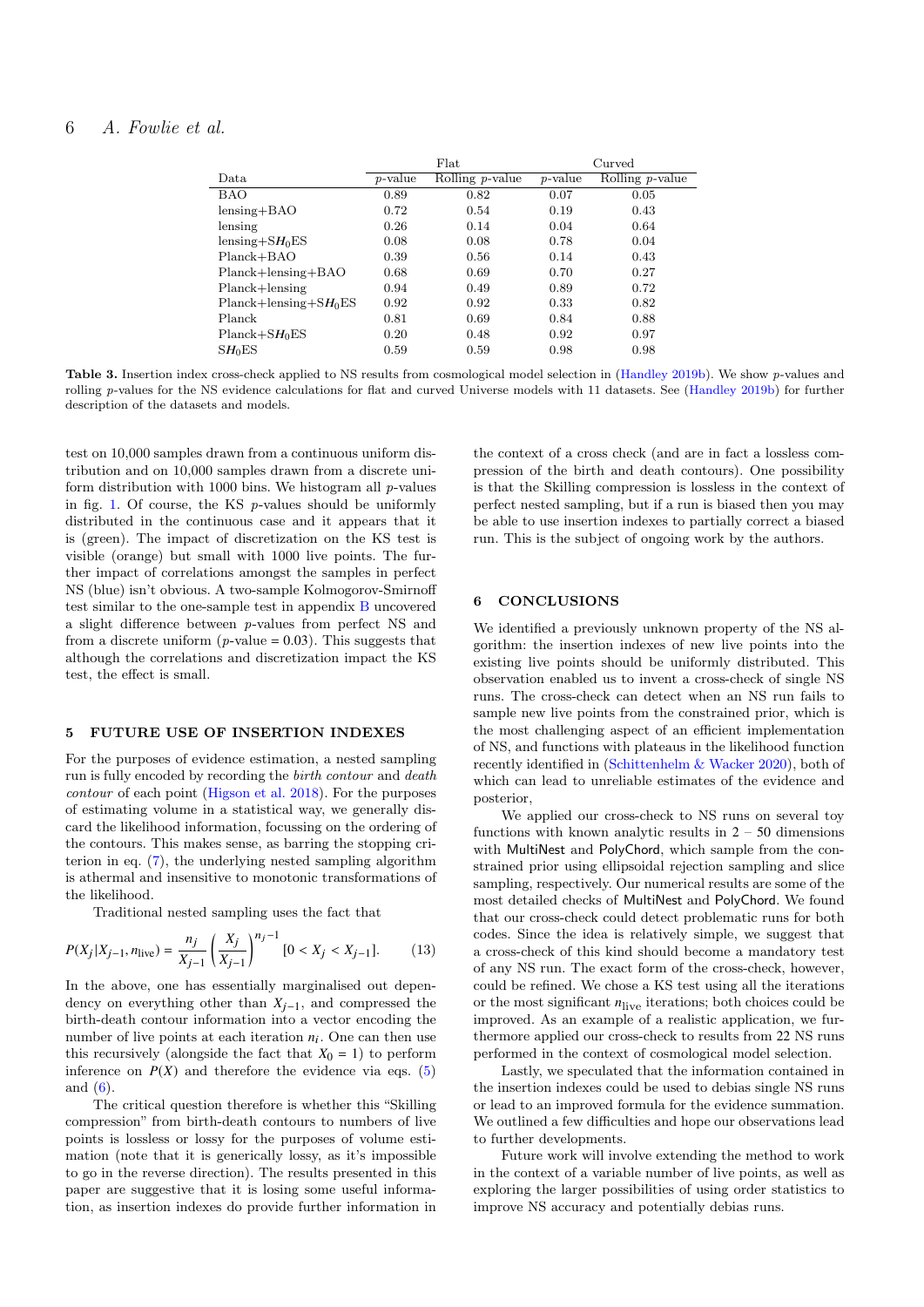## ACKNOWLEDGMENTS

The authors would like to thank Gregory Martinez for valuable discussions. We thank the organisers of the GAMBIT XI workshop where some of this work was planned and completed. AF was supported by an NSFC Research Fund for International Young Scientists grant 11950410509. WH was supported by a George Southgate visiting fellowship grant from the University of Adelaide, and STFC IPS grant number G102229.

## DATA AVAILABILITY

The raw data from our 100 runs for tables [1](#page-2-0) and [2](#page-3-2) are publicly available at [\(Fowlie et al.](#page-6-49) [2020\)](#page-6-49). All other data will be shared on reasonable request to the corresponding author.

#### **REFERENCES**

- <span id="page-6-19"></span>Abbott B. P., et al., 2016a, [Phys. Rev.,](http://dx.doi.org/10.1103/PhysRevX.6.041015, 10.1103/PhysRevX.8.039903) X6, 041015
- <span id="page-6-18"></span>Abbott B. P., et al., 2016b, [Phys. Rev. Lett.,](http://dx.doi.org/10.1103/PhysRevLett.116.221101, 10.1103/PhysRevLett.121.129902) 116, 221101
- <span id="page-6-40"></span>Aitken S., Akman O. E., 2013, [BMC Systems Biology,](http://dx.doi.org/10.1186/1752-0509-7-72) 7, 72
- <span id="page-6-52"></span>Arnold T. B., Emerson J. W., 2011, [The R Journal,](http://dx.doi.org/10.32614/RJ-2011-016) 3, 34
- <span id="page-6-20"></span>Ashton G., et al., 2019, [Astrophys. J. Suppl.,](http://dx.doi.org/10.3847/1538-4365/ab06fc) 241, 27
- <span id="page-6-12"></span>Audren B., Lesgourgues J., Benabed K., Prunet S., 2013, [JCAP,](http://dx.doi.org/10.1088/1475-7516/2013/02/001) [2013, 001](https://ui.adsabs.harvard.edu/abs/2013JCAP...02..001A)
- <span id="page-6-31"></span>Baldock R. J. N., Pártay L. B., Bartók A. P., Payne M. C., Csányi G., 2016, [Phys. Rev. B,](http://dx.doi.org/10.1103/PhysRevB.93.174108) 93, 174108
- <span id="page-6-29"></span>Baldock R. J. N., Bernstein N., Salerno K. M., Pártay L. B., Cs´anyi G., 2017, [Phys. Rev. E,](http://dx.doi.org/10.1103/PhysRevE.96.043311) 96, 043311
- <span id="page-6-54"></span>Beaujean F., Caldwell A., 2013, arXiv e-prints, [p. arXiv:1304.7808](https://ui.adsabs.harvard.edu/abs/2013arXiv1304.7808B)
- <span id="page-6-25"></span>Bolhuis P. G., Cs´anyi G., 2018, [Phys. Rev. Lett.,](http://dx.doi.org/10.1103/PhysRevLett.120.250601) 120, 250601
- <span id="page-6-23"></span>Buchmueller O., et al., 2014, [Eur. Phys. J. C,](http://dx.doi.org/10.1140/epjc/s10052-014-2922-3) 74, 2922
- <span id="page-6-34"></span>Buchner J., 2016, [Statistics and Computing,](http://dx.doi.org/10.1007/s11222-014-9512-y) 26, 383
- <span id="page-6-16"></span>Buchner J., et al., 2014, [Astron. Astrophys.,](http://dx.doi.org/10.1051/0004-6361/201322971) 564, A125
- <span id="page-6-9"></span>Easther R., Peiris H. V., 2012, [Phys. Rev. D,](http://dx.doi.org/10.1103/PhysRevD.85.103533) 85, 103533
- <span id="page-6-2"></span>Feroz F., Hobson M. P., 2008, [Mon. Not. Roy. Astron. Soc.,](http://dx.doi.org/10.1111/j.1365-2966.2007.12353.x) 384, 449
- <span id="page-6-22"></span>Feroz F., Allanach B. C., Hobson M., AbdusSalam S. S., Trotta R., Weber A. M., 2008, [JHEP,](http://dx.doi.org/10.1088/1126-6708/2008/10/064) 10, 064
- <span id="page-6-3"></span>Feroz F., Hobson M. P., Bridges M., 2009, [Mon. Not. Roy. Astron.](http://dx.doi.org/10.1111/j.1365-2966.2009.14548.x) [Soc.,](http://dx.doi.org/10.1111/j.1365-2966.2009.14548.x) 398, 1601
- <span id="page-6-4"></span>Feroz F., Hobson M. P., Cameron E., Pettitt A. N., 2013, [The](http://dx.doi.org/10.21105/astro.1306.2144) [Open Journal of Astrophysics](http://dx.doi.org/10.21105/astro.1306.2144)
- <span id="page-6-49"></span>Fowlie A., Su L., Handley W., 2020, Supplementary data for Nested sampling cross- checks using order statistics, [doi:10.5281/zenodo.3958749](http://dx.doi.org/10.5281/zenodo.3958749)
- <span id="page-6-47"></span>Handley W., 2019a, Curvature tension: evidence for a closed universe (supplementary inference products), [doi:10.5281/zenodo.3371152](http://dx.doi.org/10.5281/zenodo.3371152)
- <span id="page-6-36"></span>Handley W., 2019b, arXiv e-prints, [p. arXiv:1908.09139](https://ui.adsabs.harvard.edu/abs/2019arXiv190809139H)
- <span id="page-6-45"></span>Handley W., 2019c, [J. Open Source Softw.,](http://dx.doi.org/10.21105/joss.01414) 4, 1414
- <span id="page-6-46"></span><span id="page-6-5"></span>Handley W., 2019d, [The Journal of Open Source Software,](http://dx.doi.org/10.21105/joss.01414) 4, 1414 Handley W. J., Hobson M. P., Lasenby A. N., 2015a, [Mon. Not.](http://dx.doi.org/10.1093/mnrasl/slv047)
- [Roy. Astron. Soc.,](http://dx.doi.org/10.1093/mnrasl/slv047) 450, L61
- <span id="page-6-6"></span>Handley W. J., Hobson M. P., Lasenby A. N., 2015b, [Mon. Not.](http://dx.doi.org/10.1093/mnras/stv1911) [Roy. Astron. Soc.,](http://dx.doi.org/10.1093/mnras/stv1911) [453, 4384](https://ui.adsabs.harvard.edu/abs/2015MNRAS.453.4384H)
- <span id="page-6-48"></span>Higson E., Handley W., Hobson M., Lasenby A., et al., 2018, Bayesian Analysis, 13, 873
- <span id="page-6-35"></span>Higson E., Handley W., Hobson M., Lasenby A., 2019, [Mon. Not.](http://dx.doi.org/10.1093/mnras/sty3090) [Roy. Astron. Soc.,](http://dx.doi.org/10.1093/mnras/sty3090) 483, 2044
- <span id="page-6-11"></span>Hlozek R., Grin D., Marsh D. J. E., Ferreira P. G., 2015, [Phys.](http://dx.doi.org/10.1103/PhysRevD.91.103512) [Rev. D,](http://dx.doi.org/10.1103/PhysRevD.91.103512) 91, 103512
- <span id="page-6-33"></span>Johnson R., Kirk P., Stumpf M. P. H., 2014, [Bioinformatics,](http://dx.doi.org/10.1093/bioinformatics/btu675) 31, 604

<span id="page-6-44"></span><span id="page-6-37"></span>Kass R. E., Raftery A. E., 1995, [J. Am. Statist. Assoc.,](http://dx.doi.org/10.1080/01621459.1995.10476572) 90, 773 Kolmogorov A., 1933, Giornale dell $\tilde{A}Z$  Instuto Italiano degli Attuari, 4, 83

- <span id="page-6-15"></span>Liddle A. R., 2007, [MNRAS,](http://dx.doi.org/10.1111/j.1745-3933.2007.00306.x) [377, L74](https://ui.adsabs.harvard.edu/abs/2007MNRAS.377L..74L)
- <span id="page-6-50"></span>Marsaglia G., Tsang W. W., Wang J., 2003, [Journal of Statistical](http://dx.doi.org/10.18637/jss.v008.i18) [Software, Articles,](http://dx.doi.org/10.18637/jss.v008.i18) 8, 1 Martin J., Ringeval C., Trotta R., Vennin V., 2014, [JCAP,](http://dx.doi.org/10.1088/1475-7516/2014/03/039) 03,
- <span id="page-6-10"></span>039
- <span id="page-6-24"></span>Martinez G. D., McKay J., Farmer B., Scott P., Roebber E., Putze A., Conrad J., 2017, [Eur. Phys. J.,](http://dx.doi.org/10.1140/epjc/s10052-017-5274-y) C77, 761
- <span id="page-6-26"></span>Martiniani S., Stevenson J. D., Wales D. J., Frenkel D., 2014, [Phys. Rev. X,](http://dx.doi.org/10.1103/PhysRevX.4.031034) 4, 031034
- <span id="page-6-8"></span>Mukherjee P., Parkinson D., Liddle A. R., 2006, [Astrophys. J.,](http://dx.doi.org/10.1086/501068) 638, L51
- <span id="page-6-39"></span>Neal R. M., 2003, [Ann. Statist.,](http://dx.doi.org/10.1214/aos/1056562461) 31, 705
- <span id="page-6-30"></span>Nielsen S. O., 2013, [The Journal of Chemical Physics,](http://dx.doi.org/10.1063/1.4821761) 139, 124104
- <span id="page-6-28"></span>Pártay L. B., Bartók A. P., Csányi G., 2014, [Phys. Rev. E,](http://dx.doi.org/10.1103/PhysRevE.89.022302) 89, 022302
- <span id="page-6-13"></span>Planck Collaboration et al., 2018, arXiv e-prints, [p.](https://ui.adsabs.harvard.edu/abs/2018arXiv180706211P) [arXiv:1807.06211](https://ui.adsabs.harvard.edu/abs/2018arXiv180706211P)
- <span id="page-6-27"></span> $\mathrm{P\tilde{A}}\xspace$ artay L. B., Bart<br/>  $\mathrm{\tilde{A}}\xspace\$  A. P., Cs $\mathrm{\tilde{A}}\xspace\$  Anyi G., 2010, [The Journal of](http://dx.doi.org/10.1021/jp1012973) [Physical Chemistry B,](http://dx.doi.org/10.1021/jp1012973) 114, 10502
- <span id="page-6-53"></span>Rosenbrock H. H., 1960, [The Computer Journal,](http://dx.doi.org/10.1093/comjnl/3.3.175) 3, 175
- <span id="page-6-32"></span>Russel P. M., Brewer B. J., Klaere S., Bouckaert R. R., 2018, [Systematic Biology,](http://dx.doi.org/10.1093/sysbio/syy050) 68, 219
- <span id="page-6-38"></span>Salomone R., South L. F., Drovandi C. C., Kroese D. P., 2018, arXiv e-prints, [p. arXiv:1805.03924](https://ui.adsabs.harvard.edu/abs/2018arXiv180503924S)
- <span id="page-6-41"></span>Schittenhelm D., Wacker P., 2020, arXiv e-prints, [p.](https://ui.adsabs.harvard.edu/abs/2020arXiv200508602S) [arXiv:2005.08602](https://ui.adsabs.harvard.edu/abs/2020arXiv200508602S)
- <span id="page-6-0"></span>Skilling J., 2004, in Fischer R., Preuss R., Toussaint U. V., eds, American Institute of Physics Conference Series Vol. 735, American Institute of Physics Conference Series. pp 395–405, [doi:10.1063/1.1835238](http://dx.doi.org/10.1063/1.1835238)
- <span id="page-6-1"></span>Skilling J., 2006, [Bayesian Analysis,](http://dx.doi.org/10.1214/06-BA127) 1, 833
- <span id="page-6-43"></span>Smirnov N., 1948, [Ann. Math. Statist.,](http://dx.doi.org/10.1214/aoms/1177730256) 19, 279
- <span id="page-6-7"></span>Speagle J. S., 2020, [Mon. Not. Roy. Astron. Soc.,](http://dx.doi.org/10.1093/mnras/staa278)
- <span id="page-6-21"></span>Trotta R., Feroz F., Hobson M. P., Roszkowski L., Ruiz de Austri R., 2008, [JHEP,](http://dx.doi.org/10.1088/1126-6708/2008/12/024) 12, 024
- <span id="page-6-14"></span>Trotta R., JA¸shannesson G., Moskalenko I. V., Porter T. A., de ˜ Austri R. R., Strong A. W., 2011, [Astrophys. J.,](http://dx.doi.org/10.1088/0004-637X/729/2/106) 729, 106
- <span id="page-6-17"></span>Veitch J., et al., 2015, [Phys. Rev.,](http://dx.doi.org/10.1103/PhysRevD.91.042003) D91, 042003
- <span id="page-6-51"></span>Virtanen P., et al., 2020, [Nature Methods,](http://dx.doi.org/https://doi.org/10.1038/s41592-019-0686-2)

#### <span id="page-6-42"></span>APPENDIX A: PROOF OF eq. [\(9\)](#page-1-7)

In NS we have  $n = n_{\text{live}} - 1$  remaining samples after the worst live point was removed. Their associated volumes were drawn from a (continuous) uniform distribution, *X*<sup>i</sup> ∼  $U(0, 1)$ . If we draw another sample, the distribution of its insertion index, *i*, relative to the other samples depends on the probability contained in the uniform distribution between the ordered samples. In fact, the probability for each insertion index  $i = 0, 1, \ldots, n$  is

$$
P_i = \int (X_{i+1} - X_i) p(X_{i+1}, X_i) \, dX_{i+1} \, dX_i \tag{A1}
$$

$$
= \int X_{i+1} p(X_{i+1}) \, dX_{i+1} - \int X_i p(X_i) \, dX_i \tag{A2}
$$

$$
=\langle X_{i+1}\rangle - \langle X_i\rangle,\tag{A3}
$$

where we completed two trivial integrals and wrote the terms as expectations. To compute the expectations, note that

$$
p(X_i) = \frac{n!}{(i-1)!(n-i)!} (1 - X_i)^{n-i} X_i^{i-1},
$$
\n(A4)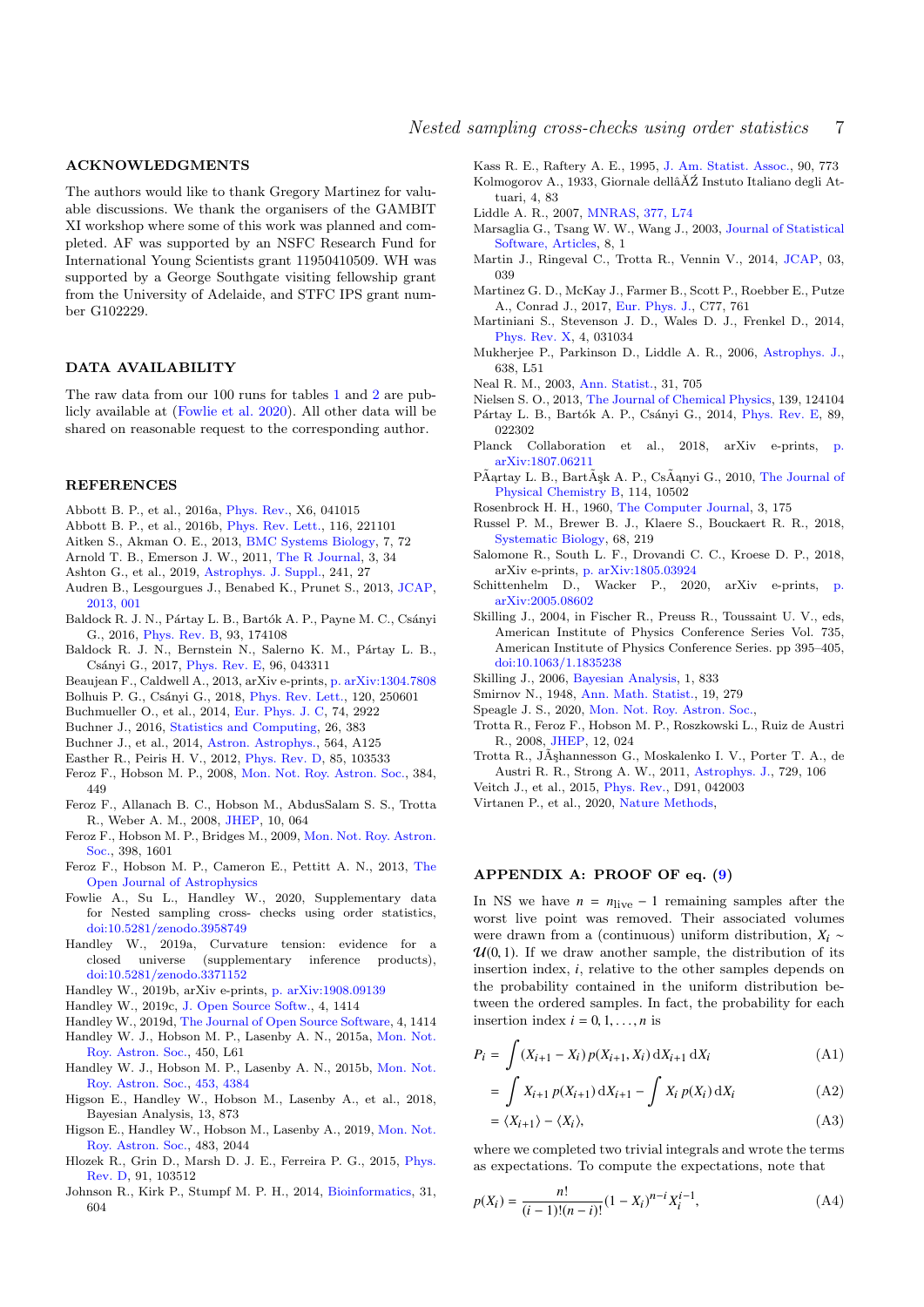# 8 A. Fowlie et al.

since we need  $n - i$  samples above  $X_i$ ,  $i - 1$  samples below  $X_i$ and one sample at  $X_i$ . The first factor is combinatoric; the second accounts for the  $n - i$  samples that must lie above  $X_i$ ; and the third accounts for the *i* − 1 samples that must lie below  $X_i$ . The factor for a final sample at  $X_i$  is just one. By integration, we quickly find  $\langle X_i \rangle = i/(n + 1)$ , and thus  $P_i = 1/(n+1)$ . That is, the insertion indexes follow a discrete uniform distribution.

Note that this didn't depend especially on the fact that the distribution of the samples was uniform. If the samples had followed a different distribution, we can transform  $X_i \rightarrow$  $Y_i = F(X_i)$  where *F* is the cumulative distribution function, such that  $Y_i \sim \mathcal{U}(0, 1)$ , the proof goes through just the same.

## <span id="page-7-4"></span>APPENDIX B: KOLMOGOROV-SMIRNOV **TEST**

We use a one-sample Kolmogorov-Smirnov (KS) test [\(Kol](#page-6-44)[mogorov](#page-6-44) [1933;](#page-6-44) [Smirnov](#page-6-43) [1948\)](#page-6-43) to compare our set of  $n_{\text{iter}}$  insertion indexes with a (discrete) uniform distribution. First, we compute the KS test-statistic by comparing the empirical cumulative distribution function,  $F_{data}$ , to that from a discrete uniform distribution,  $F_U$ ,

$$
D_n = \sup_{x} |F_{\text{data}}(x) - F_U(x)|. \tag{B1}
$$

This provides a notion of distance between the observed indexes and a uniform distribution. In the continuous case, the null-distribution of this test-statistic does not depend on the reference distribution. We convert the test-statistic into a p-value using an asymptotic approximation of the Kolmogorov distribution [\(Marsaglia et al.](#page-6-50) [2003\)](#page-6-50) implemented in scipy [\(Virtanen et al.](#page-6-51) [2020\)](#page-6-51),

$$
p\text{-value} = P\left(D_n \ge D_n^{\star} \mid H_0\right),\tag{B2}
$$

where  $D_n^*$  is the observed statistic. This assumes that we are testing samples from a continuous distribution. In our discrete case, the p-values from the Kolmogorov distribution are known to be conservative [\(Arnold & Emerson](#page-6-52) [2011\)](#page-6-52).

# <span id="page-7-5"></span>APPENDIX C: TOY FUNCTIONS

#### <span id="page-7-0"></span>C1 Gaussian

Our first example is a multi-dimensional Gaussian likelihood,

$$
\mathcal{L}(\mathbf{\Theta}) = \frac{1}{\sqrt{(2\pi)^n \det \Sigma}} e^{-\frac{1}{2} (\mathbf{\Theta} - \boldsymbol{\mu})^T \Sigma^{-1} (\mathbf{\Theta} - \boldsymbol{\mu})},
$$
(C1)

with covariance matrix  $\Sigma$  and mean  $\mu$ . We pick a uniform<br>prior from 0 to 1 for each dimension. The analytic evidence prior from 0 to 1 for each dimension. The analytic evidence is always  $\log Z = 0$  since the likelihood is a pdf in  $\Theta$ , modulo small errors as the infinite domain is truncated by the prior. We pick  $\mu = 0.5$  and a diagonal covariance matrix with  $\sigma =$ <sup>0</sup>.<sup>001</sup> for each dimension.

#### <span id="page-7-1"></span>C2 Rosenbrock

This is a two-dimensional function exhibiting a pronounced curved degeneracy [Rosenbrock](#page-6-53) [\(1960\)](#page-6-53). The likelihood function is

$$
-\ln \mathcal{L}(x, y) = (1 - x)^2 + 100(y - x^2)^2.
$$
 (C2)

We consider uniform priors from −5 to 5 for each parameter. The evidence can be found semi-analytically from a onedimensional integral,

$$
Z = \frac{\sqrt{\pi}}{2000} \int_{-5}^{5} \left[ erf \left( 10(5 - x^2) \right) + erf \left( 10(5 + x^2) \right) \right] e^{-(1 - x)^2} dx
$$
\n(C3)

to be  $\log \mathcal{Z} = -5.804$ . The analytic approximation, which approximates the y domain of integration by the whole real line, leads to

$$
Z \approx \frac{\pi}{20000} \left[ \text{erf}(6) - \text{erf}(4) \right],\tag{C4}
$$

and thus  $\log \mathcal{Z} = -5.763$ .

#### <span id="page-7-2"></span>C3 Gaussian shells

The multidimensional likelihood is

$$
\mathcal{L}(\mathbf{\Theta}) = \text{shell}(\mathbf{\Theta}; \mathbf{c}, r, w) + \text{shell}(\mathbf{\Theta}; -\mathbf{c}, r, w)
$$
 (C5)

where the shell function is a Gaussian favouring a radial distance  $r$  from the point  $c$ .

shell(
$$
\mathbf{\Theta}; \mathbf{c}, r, w
$$
) =  $\frac{1}{\sqrt{2\pi}w} e^{-\left(|\mathbf{\Theta}-\mathbf{c}|-r\right)^2/(2w^2)}$ . (C6)  
Thus, the highest likelihood region forms a shell of charac-

teristic width w at the surface of a *d*-sphere of radius *r*. Our likelihood contains two such shells, one at  $c$  and one at  $-c$ . As usual, we take  $w = 0.1$ ,  $r = 2$  and  $c = (3.5, 0, \ldots, 0)$ .

With uniform priors between −6 and 6, the analytic evidence is approximately,

$$
\mathcal{Z} = 2\langle |x|^{d-1} \rangle S_d / 12^d \tag{C7}
$$

where  $S_d$  is the surface area of an *d*-sphere and  $\langle |x|^{d-1} \rangle$  is the  $(d-1)$ -th non-central moment of a Gaussian,  $\mathcal{N}(r, w^2)$ , and we ignore the truncation of the domain by the finite sized we ignore the truncation of the domain by the finite-sized hypercube.

#### <span id="page-7-3"></span>C4 Gaussian-Log-Gamma mixture

This toy function was found in [Beaujean & Caldwell](#page-6-54) [\(2013\)](#page-6-54); [Feroz et al.](#page-6-4) [\(2013\)](#page-6-4); [Buchner](#page-6-34) [\(2016\)](#page-6-34) to be problematic in MultiNest without importance sampling. It is defined in even numbers of dimensions. The likelihood is a product of *d* factors,

$$
\mathcal{L}(\mathbf{\Theta}) = \prod_{i=1}^{d} \mathcal{L}_i(\theta_i),
$$
 (C8)

where the factors are

$$
\mathcal{L}_{i}(\theta) = \begin{cases}\n\frac{1}{2}\ln\Gamma(\theta|10, 1, 1) + \frac{1}{2}\ln\Gamma(\theta|-10, 1, 1) & i = 1 \\
\frac{1}{2}\mathcal{N}(\theta|10, 1) + \frac{1}{2}\mathcal{N}(\theta|-10, 1) & i = 2 \\
\ln\Gamma(\theta|10, 1, 1) & 3 \leq i \leq \frac{d+2}{2} \\
\mathcal{N}(\theta|10, 1) & \frac{d+2}{2} < i \leq d\n\end{cases}
$$
\n(C9)

where e.g.,  $\ln \Gamma(\theta | 10, 1, 1)$  denotes a one-dimensional log-Gamma density for  $\theta$  with mean 10 and shape parameters 1 and 1. There are four identical modes at  $\theta_1 = \pm 10$ ,  $\theta_2 = \pm 10$ and  $\theta_{i>2} = 10$ .

The prior is uniform in each parameter from −30 to 30.